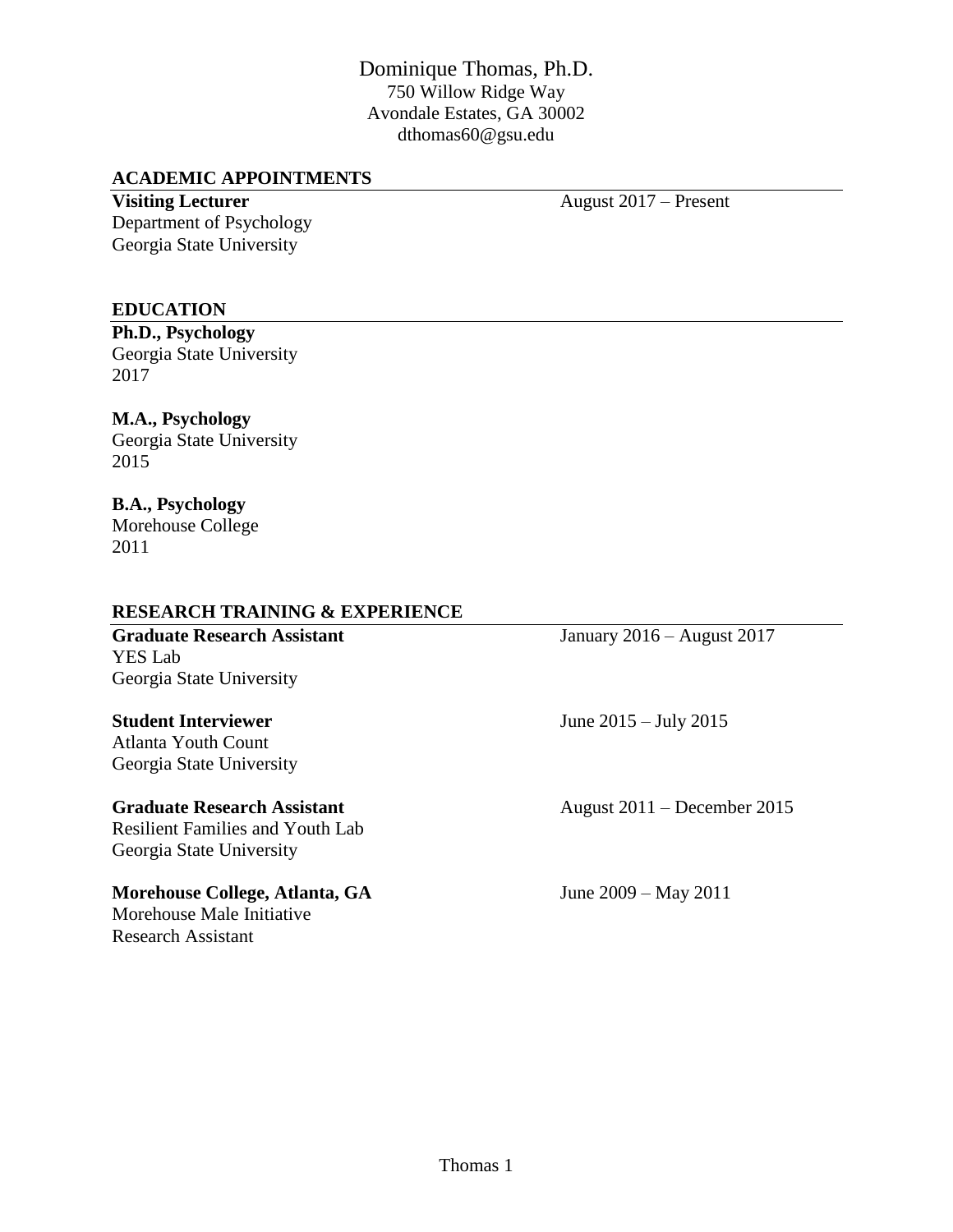#### **EVALUATION EXPERIENCE**

| <b>Creative Research Solutions, Tucker, GA</b>                                | September 2016                 |
|-------------------------------------------------------------------------------|--------------------------------|
| Subcontractor                                                                 |                                |
| <b>Creative Research Solutions, Tucker, GA</b><br>Graduate Intern             | May $2015 - \text{July } 2015$ |
| Boys and Girls Club of Metro Atlanta, Atlanta, GA<br>Early Edge Program       | February $2015 - May 2015$     |
| Lift Community Development, College Park, GA<br><b>GED Program Evaluation</b> | June $2014 -$ August $2014$    |

**Boys and Girls Club of Metro Atlanta, Atlanta, GA** February 2012 – April 2012 Passport to Manhood Process Evaluation and Evaluation Plan Development

#### **PUBLICATIONS**

**Thomas, D.** (2017). Expectations of Educational Success as a Mediator Between Racial Discrimination and College GPA. The New School Psychology Bulletin, 14(1), 28-36*.*

Daboin, I., Zuckerman, A., **Thomas, D.**, & Borgman, R. (2015). Culturally Sensitive Mentoring: Reflections from a SCRA Roundtable. The Community Psychologist, 48 (3), 28-30.

Smalls-Glover, C., Williams, J. Zuckerman, A., & **Thomas, D.** (2013). Parental Socialization in Response to Racism: Implications for Family Health (pp. 47-70). In S. Harris (Ed.), African-American Perspectives: Family Dynamics, Health Care Issues and the Role of Ethnic Identity.

**Thomas, D. L.**, Smith, C. D., Marks, B. T., & Crosby, B. (2012). Institutional Identity and Self –Esteem among African American Males in College. Journal of African American Males in Education, 3 (2).

#### **In Preparation**

**Thomas, D.** Black Scholars Matter: Development and Validation of a Campus Racial Climate Measure for African American College Students.

**Thomas, D.** Racial Discrimination and Academic Attitudes: Preparation for Bias as a Protective Factor.

#### **Technical Reports**

Daboin, I., & Thomas, D. (2012). Program Evaluation Plan for Passport to Manhood. Boys and Girls Club of Metropolitan Atlanta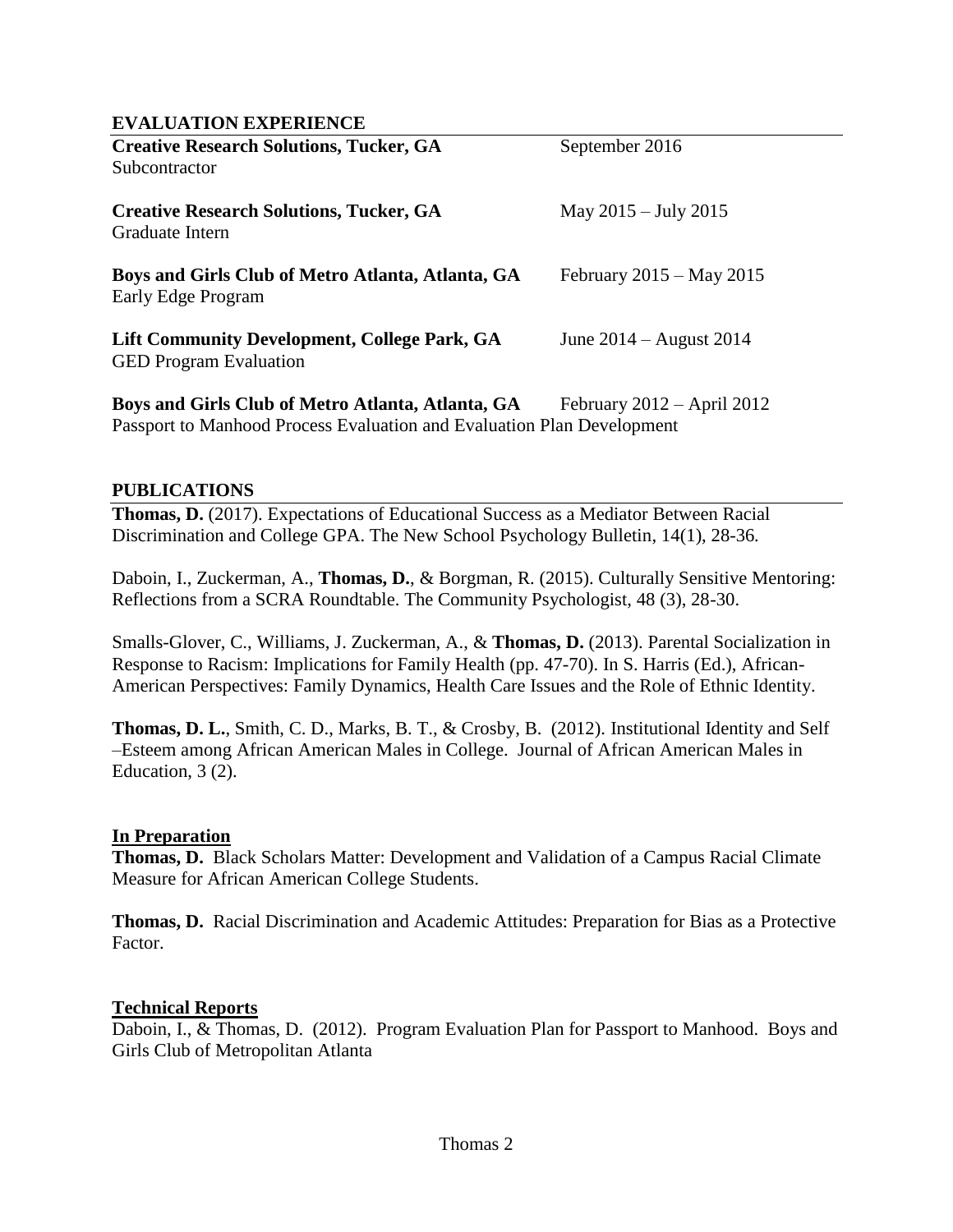# **SELECTED PRESENTATIONS**

# **Talks/Panels Organized**

**Thomas, D.**, Zuckerman, A., Lewis, C., & Cormier, J. C. (2017, June). Black Lives Matter and Community Psychology: Exploring a 21<sup>st</sup> Century Social Movement. Presented at 2017 Society for Community Research and Action Biennial Conference, Ottawa, ON.

Daboin, I., Zuckerman, A., & **Thomas, D.** (2015, June). Culturally-Sensitive Mentoring: Supporting Future Community Psychologists of Color. Presented at 2015 Society for Community Research and Action Biennial Conference, Lowell, MA.

**Thomas, D.**, Zuckerman, A., Williams, J., & Smalls, C. (2011, October). Community Psychology Speaks: African American Racial Socialization and Barriers to Success. Presented at 2011 Southeastern Ecological-Community Psychology Conference at Georgia State University, Atlanta, GA.

### **Papers Presented**

**Thomas, D.** (2017, March). Racial Discrimination and Academic Attitudes: Preparation for Bias as a Protective Factor. Presented at Southeastern Psychological Association Conference, Atlanta, GA

**Thomas, D.** & Chan, W. (2016, May). Development and Validation of a Campus Racial Climate Measure for African American College Students. Presented at 22nd Annual Black Graduate Conference in Psychology, Miami, FL.

**Thomas, D.** (2014, October). Advocacy and Alternative Settings as Intervention Strategies for Reducing the Achievement Gap. Presented at Southeastern Regional Ecological Community Psychology Conference.

**Thomas, D.** & Smalls-Glover, C. (2014, June). Preparation for Bias as a Buffer Against the Effect of Racial Discrimination on Academic Attitudes of African Americans. Presented at 20<sup>th</sup> Annual Black Graduate Conference in Psychology, Washington, DC.

**Thomas, D.,** Zuckerman, A., & Smalls, C. (2012, August). Racial Identity as Mediator of the Relationship Between Racial Socialization and Academic Engagement. 2012 APA Annual Convention, Orlando, FL.

### **Discussant/Panelist**

**Thomas, D.** & Smalls-Glover, C. (2015, March). Indirect Effect of Racial Discrimination on College GPA Through Educational Expectations. Presented at Society for Research in Child Development Biennial Conference, Philadelphia, PA.

**Thomas, D.** & Smalls-Glover, C.(2013, June). A Literature Review of Racial Socialization in African American Families. Presented at 2013 Society for Community Research and Action Biennial Conference, Miami, FL.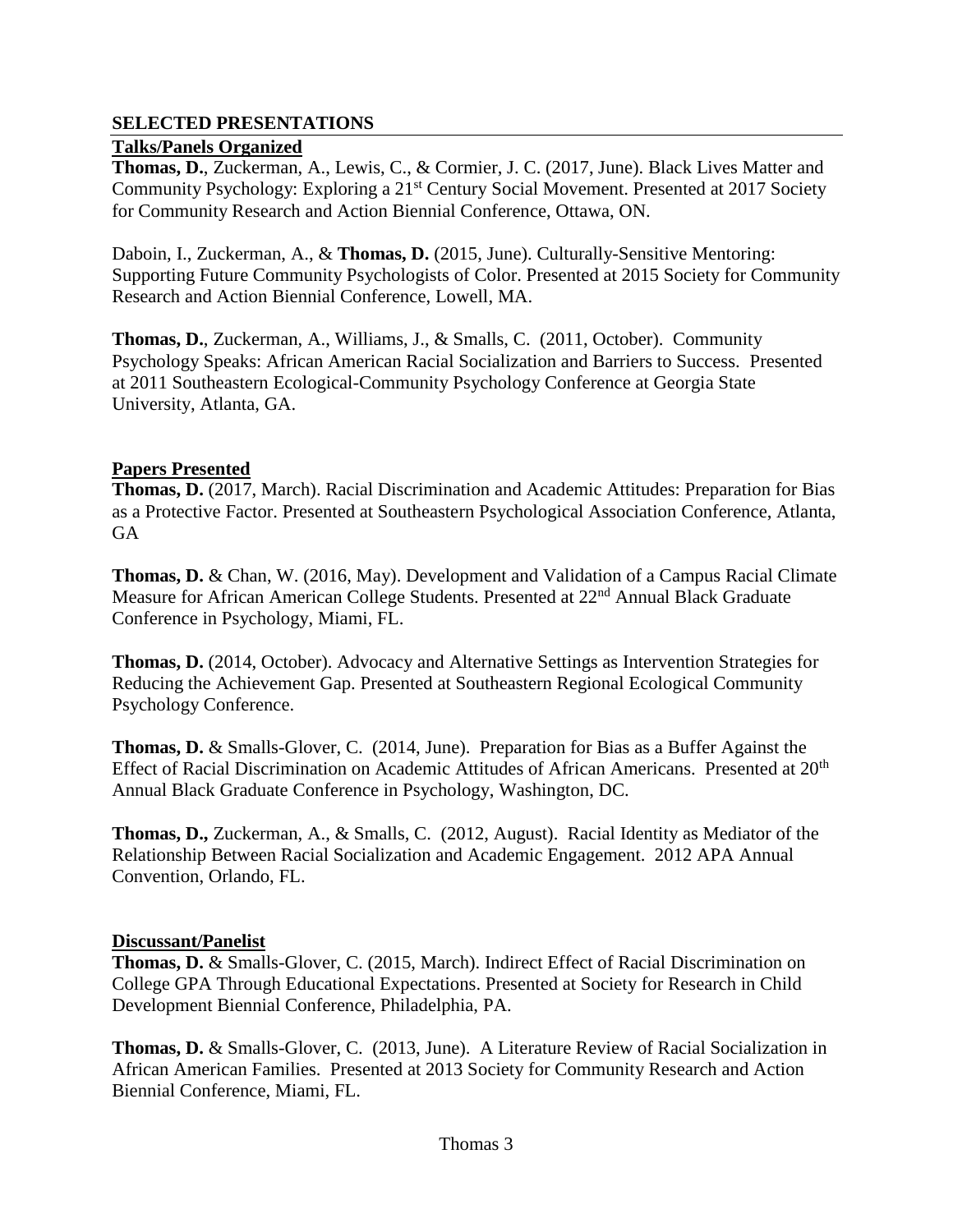**Thomas, D.** & Smalls-Glover, C. (2013, April). Interaction Effect of Racial Socialization Messages on Child Behavioral Outcomes. Presented at 2013 Society for Research in Child Development Biennial Meeting, Seattle, WA.

# **PROFESSIONAL DEVELOPMENT**

Teaching Seminar for Psychology GTAs, Georgia State University NVIVO Workshop, Georgia State University, Atlanta, GA Structural Equations Modeling Preconference Workshop, 2011 SCRA Biennial Conference

# **HONORS AND AWARDS**

SCRA Biennial Travel Award (2015) SCRA Biennial Travel Award (2013) Scholar of the Year, Ronald E. McNair Program (2011) NIMH-COR Scholar (May 2010 – May 2011) Ronald E. McNair Scholar (June 2009 – May 2011)

# **TEACHING EXPERIENCE**

**Visiting Lecturer, Georgia State University** Introduction to African American Psychology (Fall 2017) Introduction to General Psychology (Fall 2017)

# **Graduate Teaching Assistant, Georgia State University**

Introduction to African American Psychology (Instructor of Record: Fall 2016/Spring 2017) Community Psychology (Instructor of Record: Fall 2015/Spring 2016) Advanced Research Analysis and Design (Lab Instructor: Fall 2013/Spring 2014, Fall 2014/Spring 2015) Introduction to Human Sexuality (Fall 2012) Introduction to African American Psychology (Fall 2012) Introduction to General Psychology (Spring/Summer 2012) Abnormal Psychology (Spring/Summer 2012) Introduction to Human Development (Summer 2012) Introduction to Applied Psychology (Fall 2011) Careers in Psychology (Fall 2011)

# **Peer-Led Team Learning (PLTL) Leader, Morehouse College**

Research Methods and Statistics II (Fall 2010)

# **PROFESSIONAL SERVICE**

# **Georgia State University**

Created GASP Outstanding Graduate Research in Diversity Award President, Graduate Association of Student Psychologists Secretary, Black Graduate Student Association